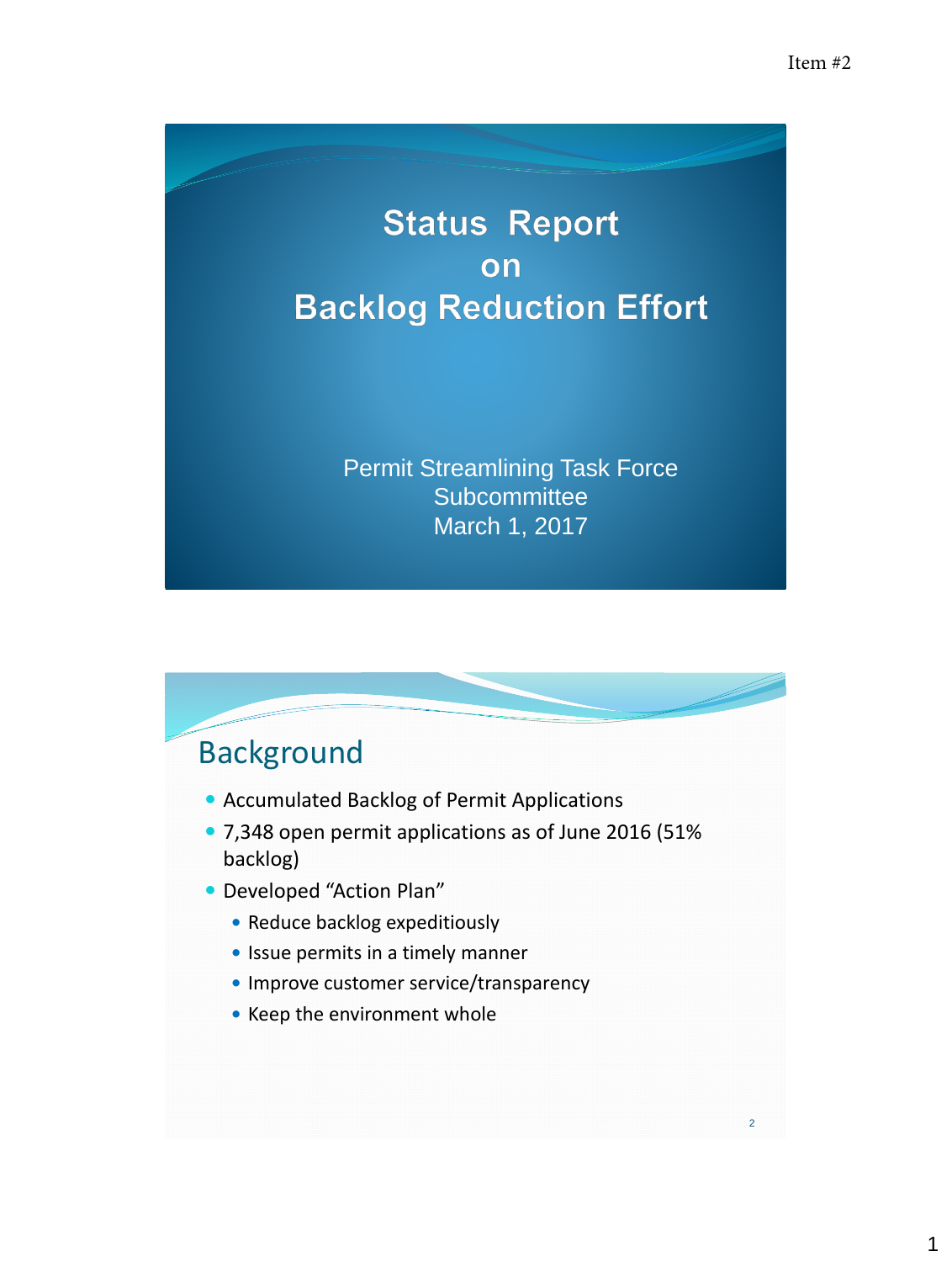

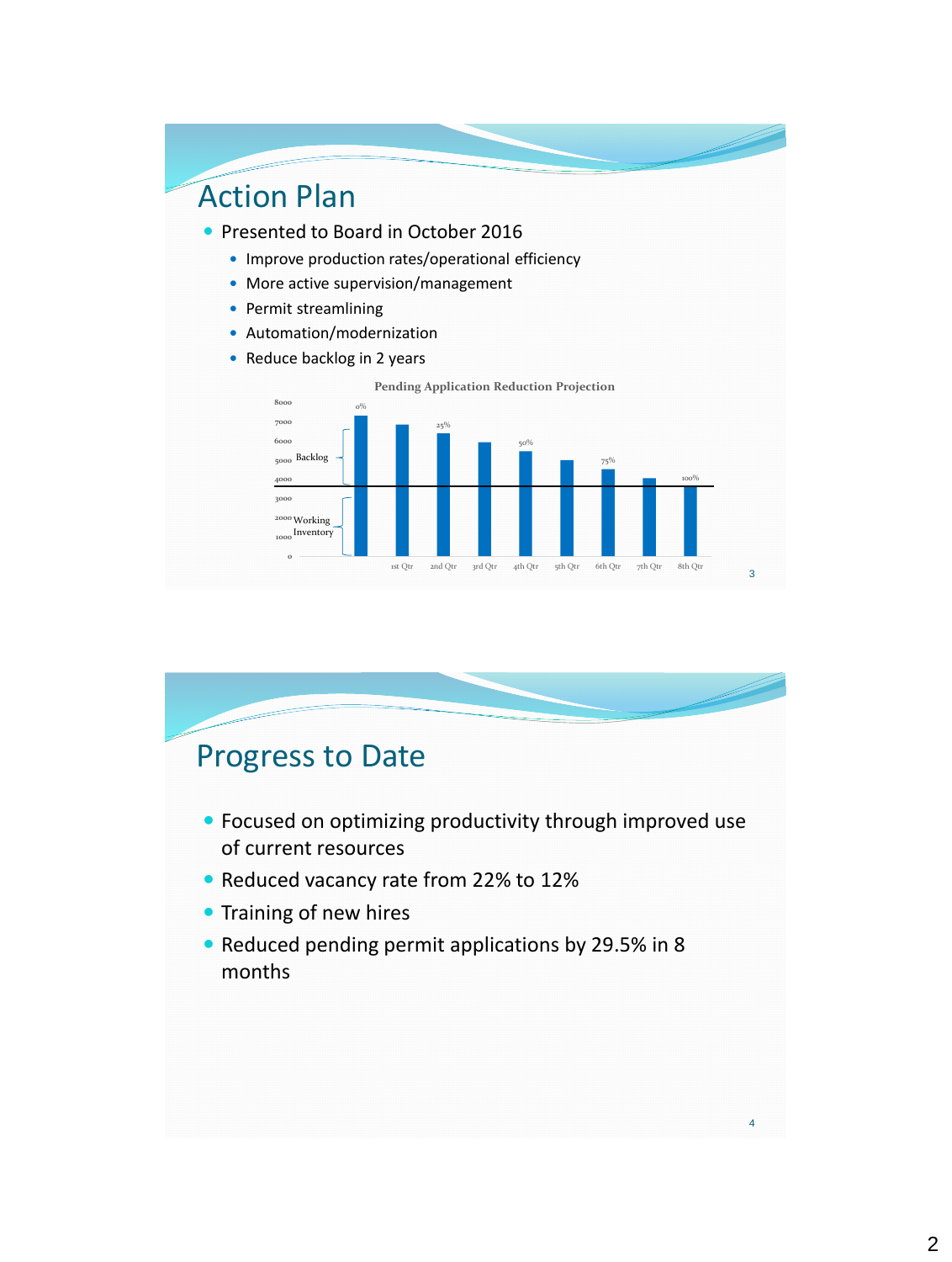

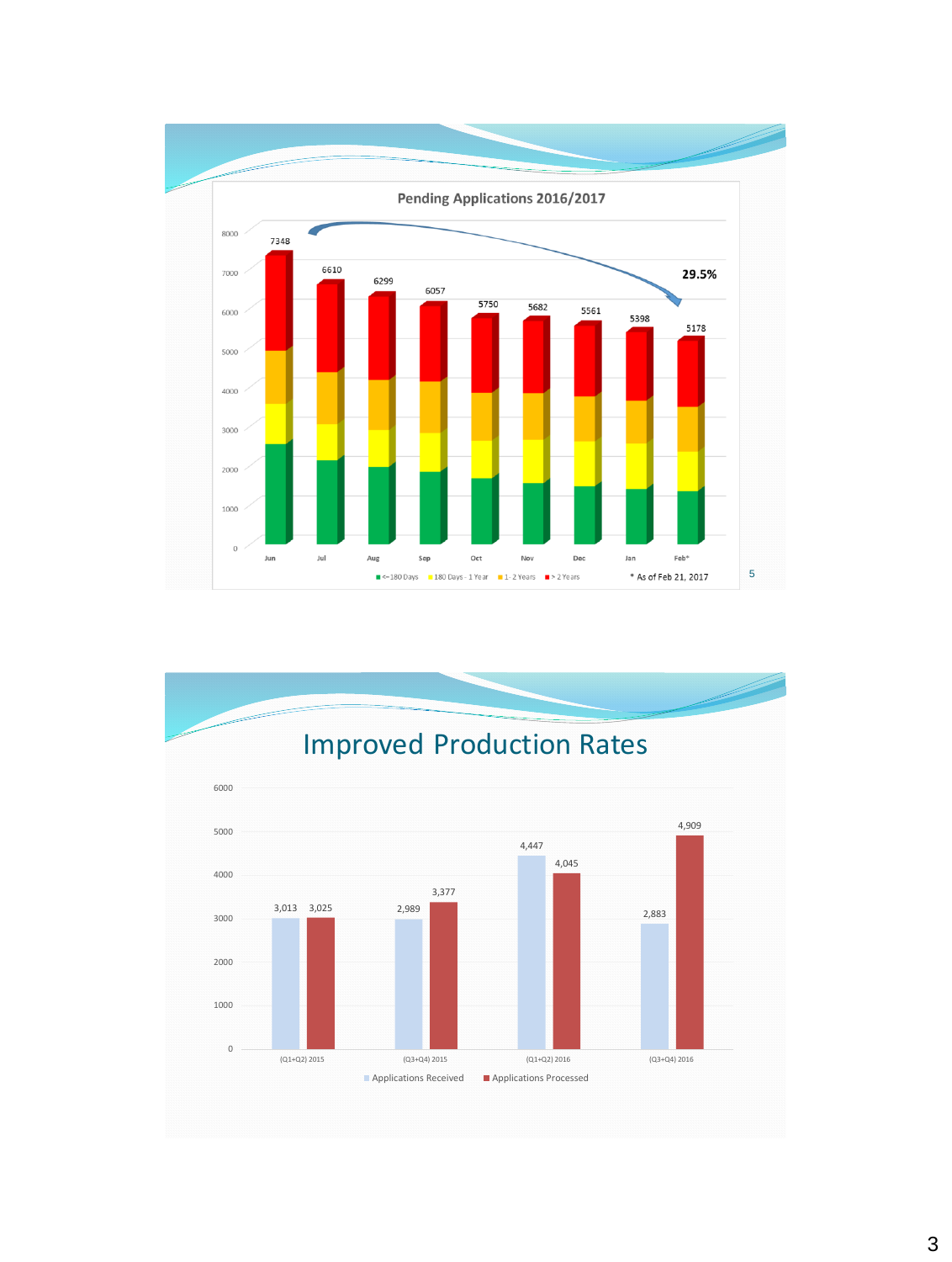## Application Processed Exceeding Goals & Objectives Targets



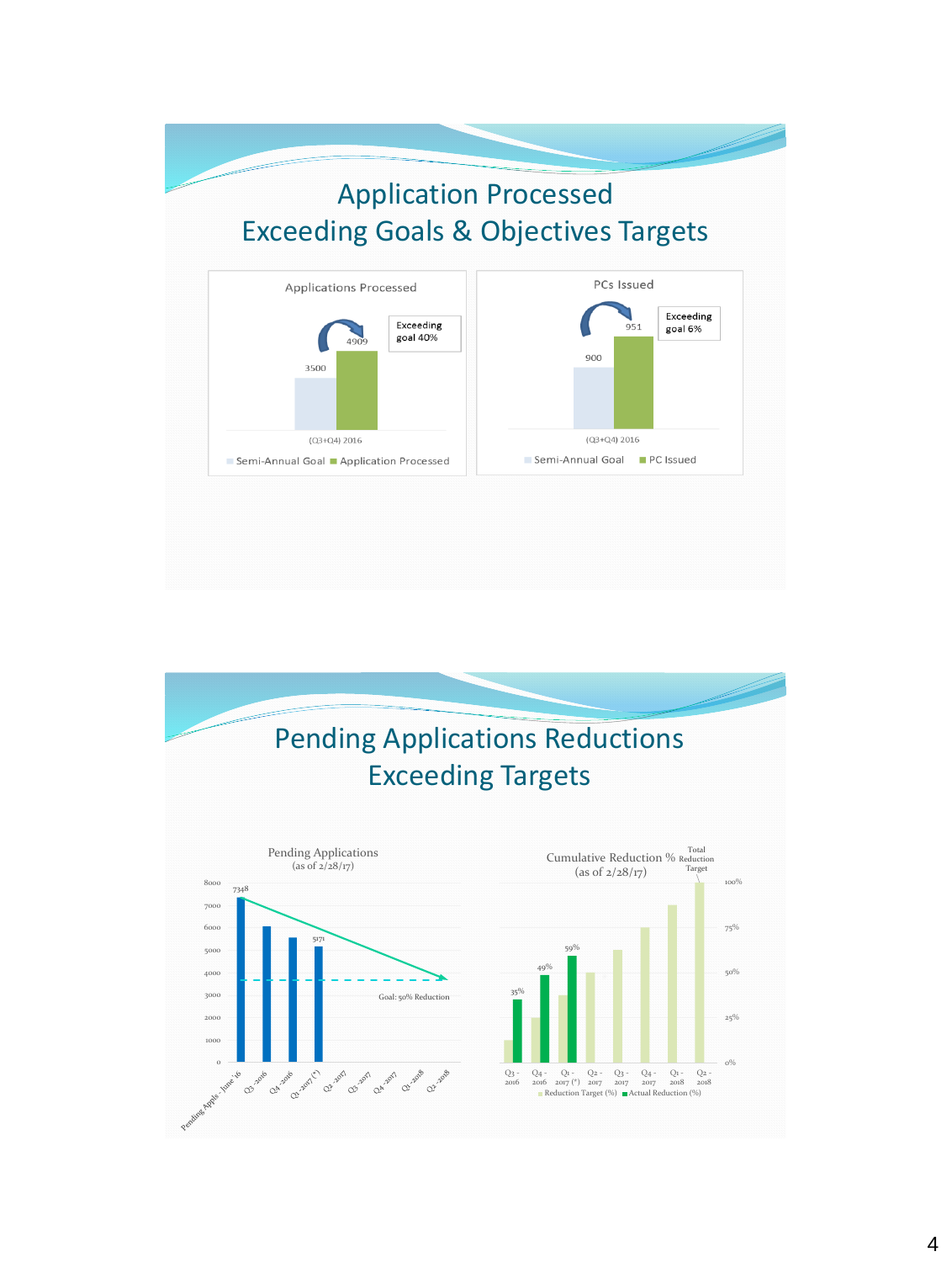## Automation/Modernization

- **Initiated development of on-line permitting tools** 
	- Focus on three simpler/high use process equipment
		- Dry Cleaners
		- Gas Stations
		- Automotive Spray Booths
	- Business Process definition work in progress
	- Expecting prototypes by 2<sup>nd</sup> Quarter 2017
	- Expected completion by June 2017
- Review of other District's efforts



9